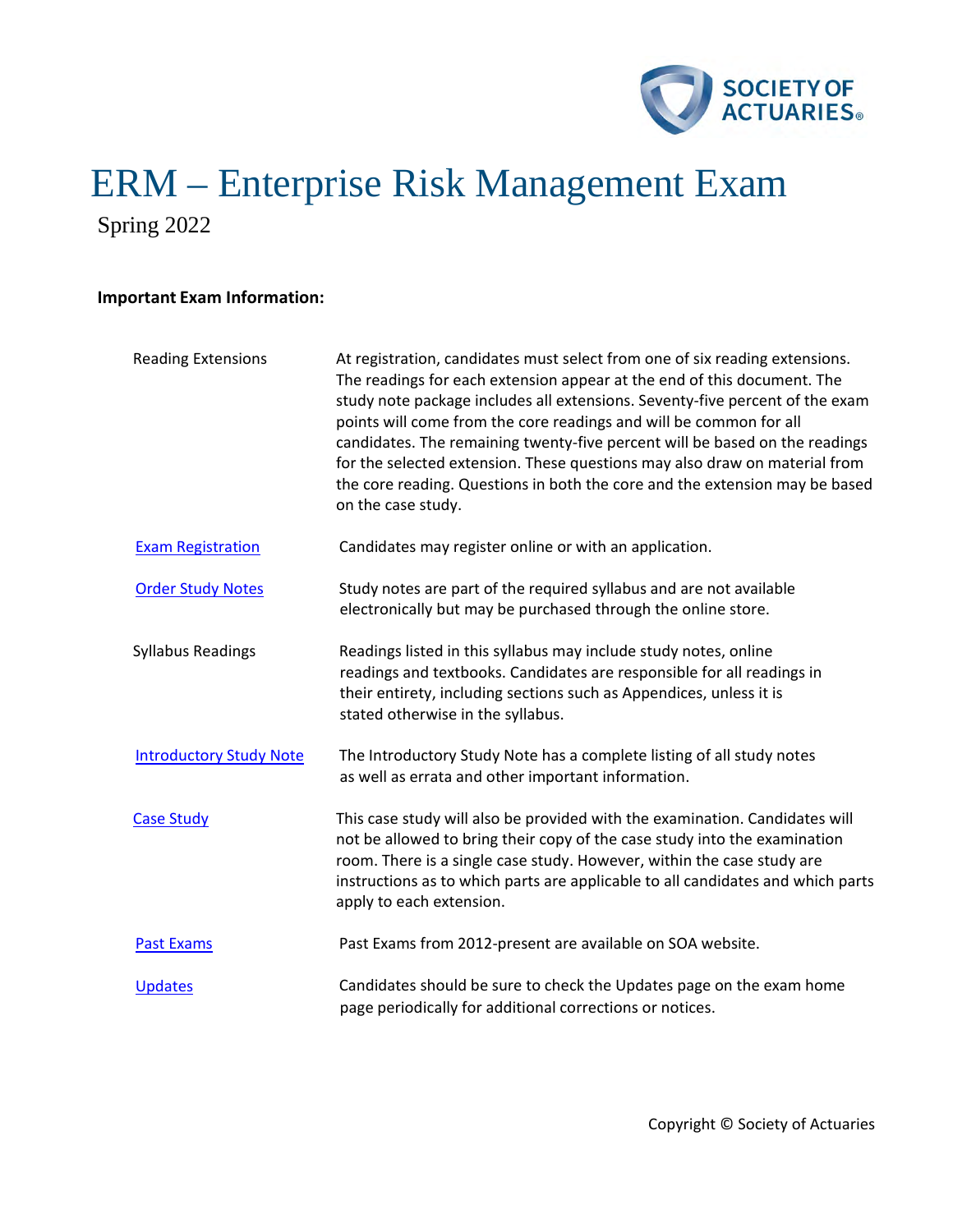The six topics that follow are the core learning objectives and readings for this examination. All candidates are responsible for this material.

# 1. **Topic: Enterprise Risk Management Framework and Process**

# **Learning Objectives**

The candidate will understand the ERM framework and process and be able to apply them to organizations.

## **Learning Outcomes**

The Candidate will be able to:

- a) Recommend an appropriate framework for an organization's enterprise risk management and an acceptable governance structure.
- b) Demonstrate an understanding of the perspectives of regulators, rating agencies, stock analysts, auditors and company stakeholders and how they evaluate the risks and the risk management of an organization.
- c) Demonstrate how to articulate an organization's risk appetite, desired risk profile, quantified risk tolerances, risk philosophy and risk objectives.
- d) Assess the overall risk exposure arising from an organization's current and emerging risks.
- e) Propose ERM solutions or strategies that effectively manage risk under different real (case study) and hypothetical situations facing financial and non-financial organizations.

- Financial Enterprise Risk Management, Sweeting, Paul, 2nd Edition, 2017
	- o Ch. 8: Risk Identification
	- o Ch. 14: Quantifying Particular Risks
- *Value at Risk: The New Benchmark for Managing Financial Risk*, Jorion, Philippe, 3rd Edition,2007
	- o Ch. 13: Liquidity Risk (excluding section 13.4)
- ERM-101-12: Measurement and Modeling of Dependencies in Economic Capital, Ch. 4-5
- ERM-106-12: Economic Capital-Practical Considerations, Milliman
- ERM-107-12: Strategic Risk Management Practice, Andersen and Schroder, 2010, Ch. 7: Strategic Risk Analyses
- ERM-112-12: Revisiting the Role of Insurance Company ALM within a Risk Management Framework
- ERM-119-14: Aggregation of Risks and Allocation of Capital (sections 4-7, excluding section 6.3)
- ERM-131-18: Leveraging COSO Across the Three Lines of Defenses
- ERM-133-19: Emerging Risks and Enterprise Risk Management, pp. 2-6
- ERM-134-21: Group Insurance, Skwire, 2021, Ch. 41: Risk Based Capital Formulas
- ERM-135-20: Risk Management and the Rating Process for Insurance Companies
- ERM-136-20: Managing Liquidity Risk: Industry Practices and Recommendations for CROs (excluding Ch. 4)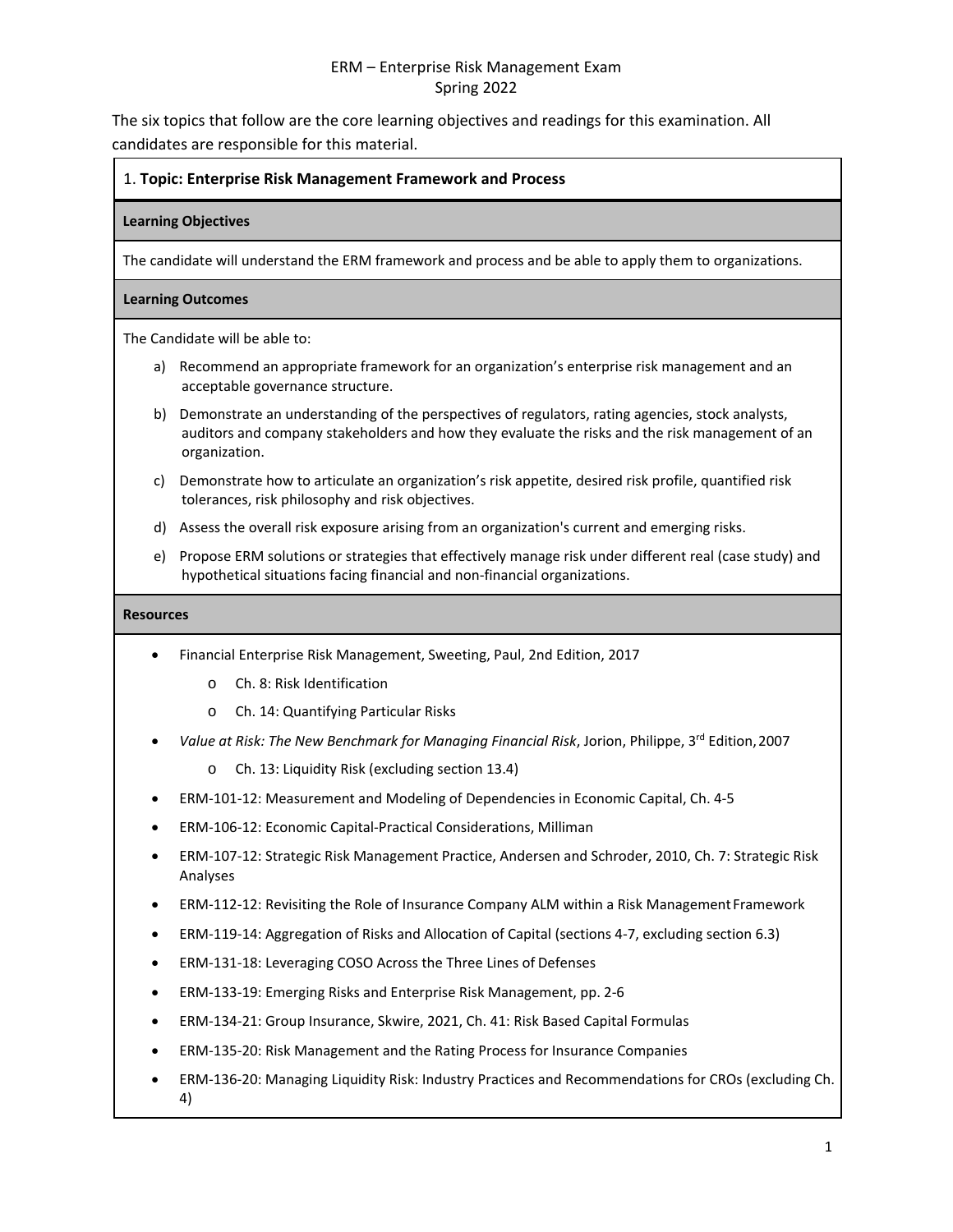- ERM-137-20: ORSA and the Regulator
- ERM-140-20: Risk Adjustments for Insurance Contracts under IFRS 17: Chapter 3: Risk Adjustment Techniques & Chapter 7: Validation of Risk Adjustments
- ERM-142-20: Data Quality is the Biggest Challenge
- ERM-143-20: Internal Controls Toolkit, Doxey, Ch. 1, pp. 11-17 & 27-35
- ERM-702-12: IAA Note on ERM for Capital and Solvency Purposes in the Insurance Industry, pp. 9-38
- [Risk Appetite: Linkage with Strategic Planning Report](http://www.soa.org/globalassets/assets/Files/Research/Projects/research-risk-app-link-report.pdf)
- [National Risk Management A Practical ERM Approach for Federal Governments,](https://www.soa.org/globalassets/assets/files/resources/research-report/2018/national-risk-management.pdf) CAS, CIA and SOA, Mar 2018, pp. 11-22
- [Economic Scenario Generators: A Practical Guide, p](https://www.soa.org/globalassets/assets/Files/Research/Projects/research-2016-economic-scenario-generators.pdf)p. 7-17 (pp. 97-112 background only)
- [Embedding Cyber Risk in Risk Management: An Insurer's Perspective, p](https://www.soa.org/globalassets/assets/files/static-pages/sections/joint-risk-mgmt/cyber-security-impact.pdf)p. 12-15 of Cybersecurity: Impact on Insurance Business and Operations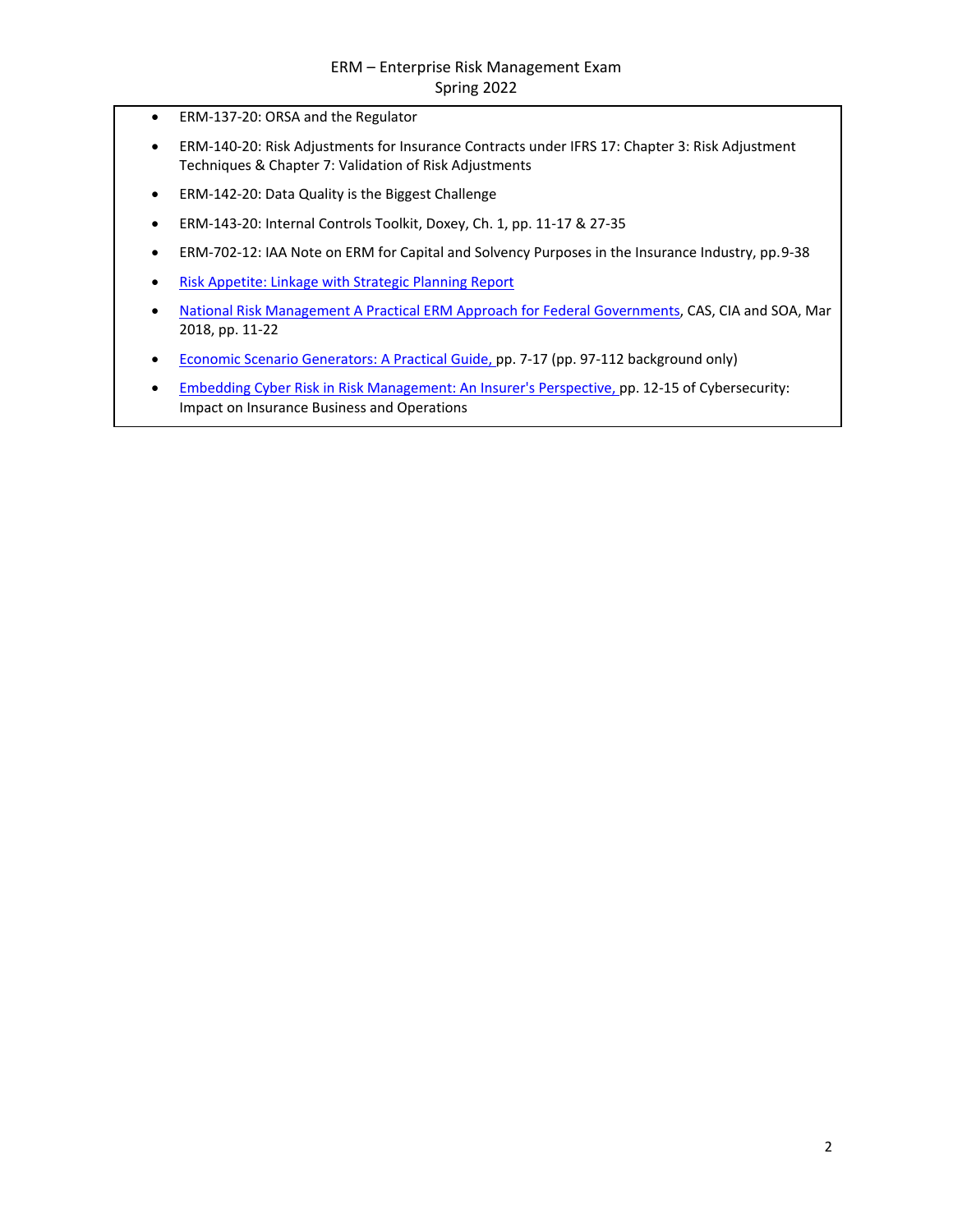# 2. **Topic: Risk Categories and Identification**

#### **Learning Objectives**

The candidate will understand the types of risks faced by an entity and be able to identify and analyze these risks.

#### **Learning Outcomes**

The Candidate will be able to:

- a) Describe different definitions and concepts of risk
- b) Discuss risk taxonomy, including an awareness of how individual risks might be categorized in different ways
- c) Identify and analyze specific risks faced by an organization, including but not limited to: financial, environmental, operational, legal, reputational and strategic risks

- *Financial Enterprise Risk Management*, Sweeting, Paul, 2nd Edition, 2017
	- o Ch. 8: Risk Identification
- *Value at Risk: The New Benchmark for Managing Financial Risk*, Jorion, Philippe, 3rd Edition,2007
	- o Ch. 13: Liquidity Risk (excluding section 13.4)
	- o Ch. 18: Credit Risk Management (excluding Appendices)
- ERM-107-12: Strategic Risk Management Practice, Andersen and Schroder, 2010, Ch. 7: Strategic Risk Analyses
- ERM-130-18: AAA Model Governance Practice Note
- ERM-133-19: Emerging Risks and Enterprise Risk Management, pp. 2-6
- ERM-135-20: Risk Management and the Rating Process for Insurance Companies
- ERM-136-20: Managing Liquidity Risk: Industry Practices and Recommendations for CROs (excluding Ch. 4)
- ERM-137-20: ORSA and the Regulator by AAA
- ERM-145-21: IAA Paper: Importance of Climate-Related Risks for Actuaries, pp. 2-14
- ERM-146-21: Covid-19: Implications for Insurer Risk Management and the Insurability of Pandemic Risk
- ERM-702-12: IAA Note on ERM for Capital and Solvency Purposes in the Insurance Industry, pp. 9-38
- [Risk Appetite: Linkage with Strategic Planning](http://www.soa.org/globalassets/assets/Files/Research/Projects/research-risk-app-link-report.pdf) Report
- [National Risk Management A Practical ERM Approach for Federal Governments,](https://www.soa.org/globalassets/assets/files/resources/research-report/2018/national-risk-management.pdf) CAS, CIA and SOA, Mar 2018, pp. 11-22
- [Embedding Cyber Risk in Risk Management: An Insurer's Perspective, p](https://www.soa.org/globalassets/assets/files/static-pages/sections/joint-risk-mgmt/cyber-security-impact.pdf)p. 12-15 of Cybersecurity: Impact on Insurance Business and Operations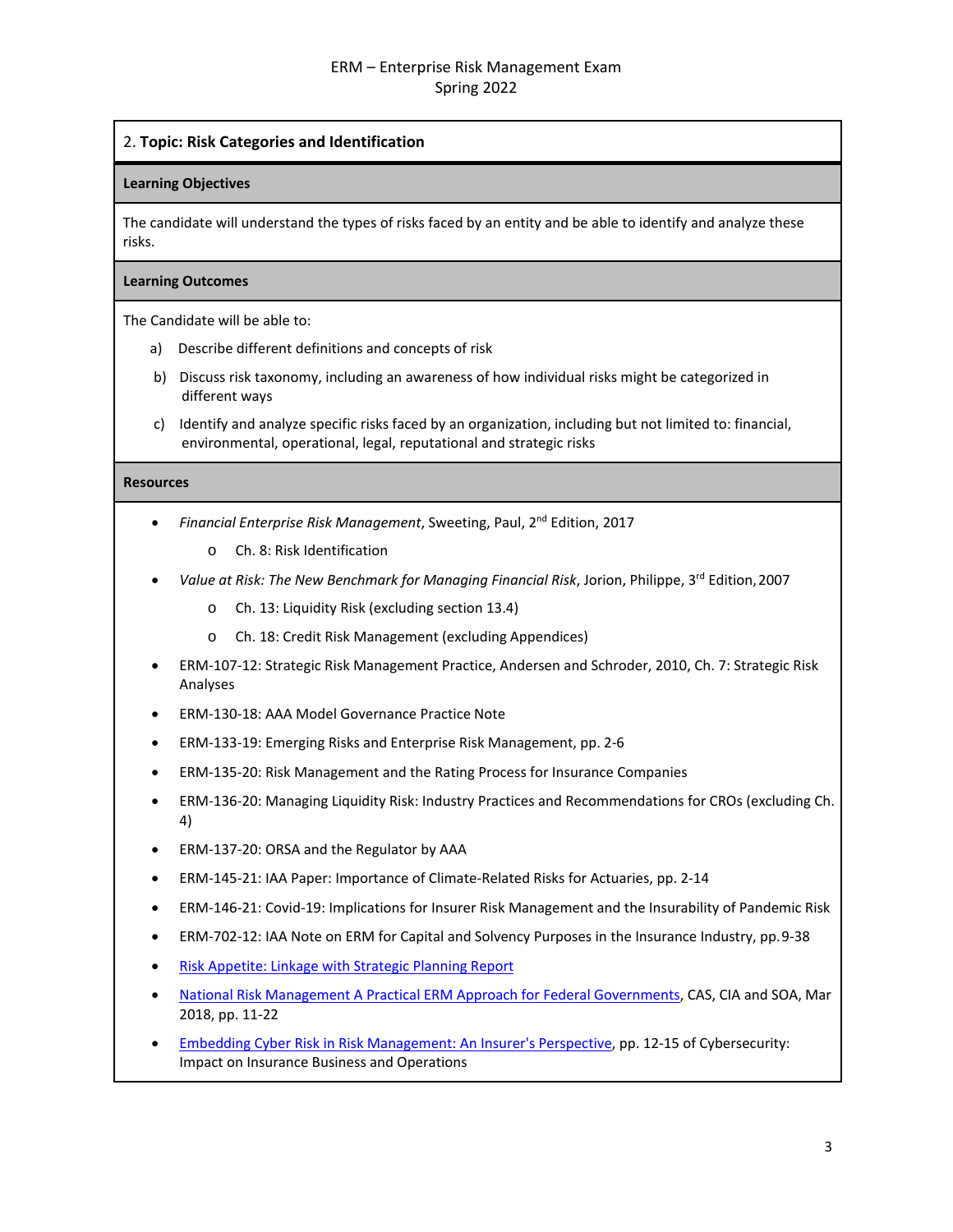# 3. **Topic: Risk Modeling and Aggregation of Risks**

#### **Learning Objectives**

The candidate will understand the concepts of risk modeling and be able to evaluate and understand the importance of risk models.

#### **Learning Outcomes**

The Candidate will be able to:

- a) Demonstrate how each of the financial and non-financial risks faced by an organization can be amenable to quantitative analysis
- b) Demonstrate organization-wide risk aggregation techniques that illustrate the concept of risk diversification by incorporating the use of correlation
- c) Evaluate and select appropriate copulas as part of the process of modelling multivariate risks
- d) Demonstrate the use of scenario analysis and stress testing in the measurement of current and emerging risks
- e) Demonstrate the importance of the tails of distributions, tail correlations, and low frequency / high severity events, and the use of extreme value theory to analyze these situations
- f) Demonstrate an understanding of model and parameter risk
- g) Evaluate and select appropriate models to handle diverse risks, including models that use a stochastic approach

- *Financial Enterprise Risk Management*, Sweeting, Paul, 2nd Edition, 2017
	- o Ch. 14: Quantifying Particular Risks
- *Value at Risk: The New Benchmark for Managing Financial Risk*, Jorion, Philippe, 3rd Edition, 2007
	- o Ch. 7: Portfolio Risk: Analytical Methods
	- o Ch. 9: Forecasting Risk Correlations (section 9.3 only)
	- o Ch. 12: Monte Carlo Methods
	- o Ch. 18: Credit Risk Management (excluding Appendices)
- ERM-101-12: Measurement and Modeling of Dependencies in Economic Capital, Ch. 4-5
- ERM-104-12: Study Note on Parameter Risk, Venter and Sahasrabuddhe (excluding section 3)
- ERM-106-12: Economic Capital-Practical Considerations, Milliman
- ERM-107-12: Strategic Risk Management Practice, Andersen and Schroder, 2010, Ch. 7: Strategic Risk Analyses
- ERM-110-12: Derivatives: Practice and Principles, Recommendations 9-24 & Section III
- ERM-119-14: Aggregation of Risks and Allocation of Capital (sections 4-7, excluding section 6.3)
- ERM-120-14: IAA Note on Stress Testing and Scenario Analysis (pp. 1-6, 14-17 & 19-25)
- ERM-124-15: Counterparty Credit Risk: The New Challenge for Global Financial Markets, Ch.2: Defining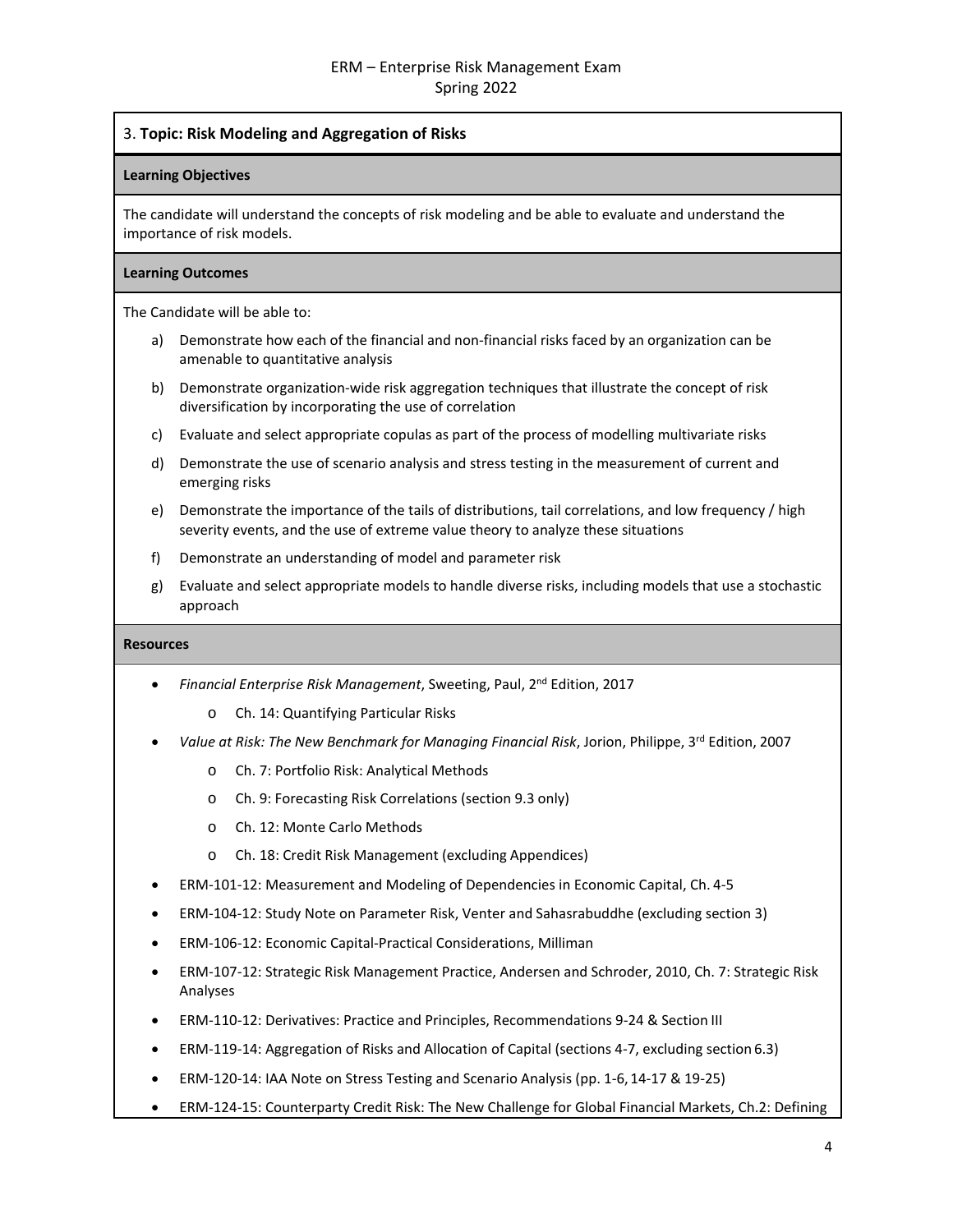Counterparty Credit Risk

- ERM-135-20: Risk Management and the Rating Process for Insurance Companies
- ERM-137-20: ORSA and the Regulator
- ERM-138-21: Quantitative Enterprise Risk Management, Hardy, Ch. 6: Extreme Value Theories
- ERM-139-21: Quantitative Enterprise Risk Management, Hardy, Ch. 7: Copulas
- ERM-140-20: Risk Adjustments for Insurance Contracts under IFRS 17: Chapter 3: Risk Adjustment Techniques & Chapter 7: Validation of Risk Adjustments
- ERM-141-20: Ch. 9: Risk Management, section 5 of Managing Investment Portfolios, Maginn and Tuttle, 3rd Edition, 2007
- ERM-145-21: IAA Paper: Importance of Climate-Related Risks for Actuaries, pp. 2-14
- ERM-146-21: Covid-19: Implications for Insurer Risk Management and the Insurability of Pandemic Risk
- [Risk Appetite: Linkage with Strategic Planning](http://www.soa.org/globalassets/assets/Files/Research/Projects/research-risk-app-link-report.pdf) Report
- [Modeling Tail Behavior with Extreme Value Theory, R](https://www.soa.org/globalassets/assets/library/newsletters/risk-management-newsletter/2009/september/jrm-2009-iss17.pdf)isk Management, Sep 2009
- [A New Approach for Managing Operational Risk, C](https://www.soa.org/globalassets/assets/Files/Research/Projects/research-new-approach.pdf)h. 8
- [Economic Scenario Generators: A Practical Guide, p](https://www.soa.org/globalassets/assets/Files/Research/Projects/research-2016-economic-scenario-generators.pdf)p. 7-17 (pp. 97-112 background only)
- [Embedding Cyber Risk in Risk Management: An Insurer's Perspective, p](https://www.soa.org/globalassets/assets/files/static-pages/sections/joint-risk-mgmt/cyber-security-impact.pdf)p. 12-15 of Cybersecurity: Impact on Insurance Business and Operations
- [Parameter Uncertainty,](https://www.soa.org/globalassets/assets/files/research/parameter-uncertainty.pdf) CAS, CIA and SOA, 2017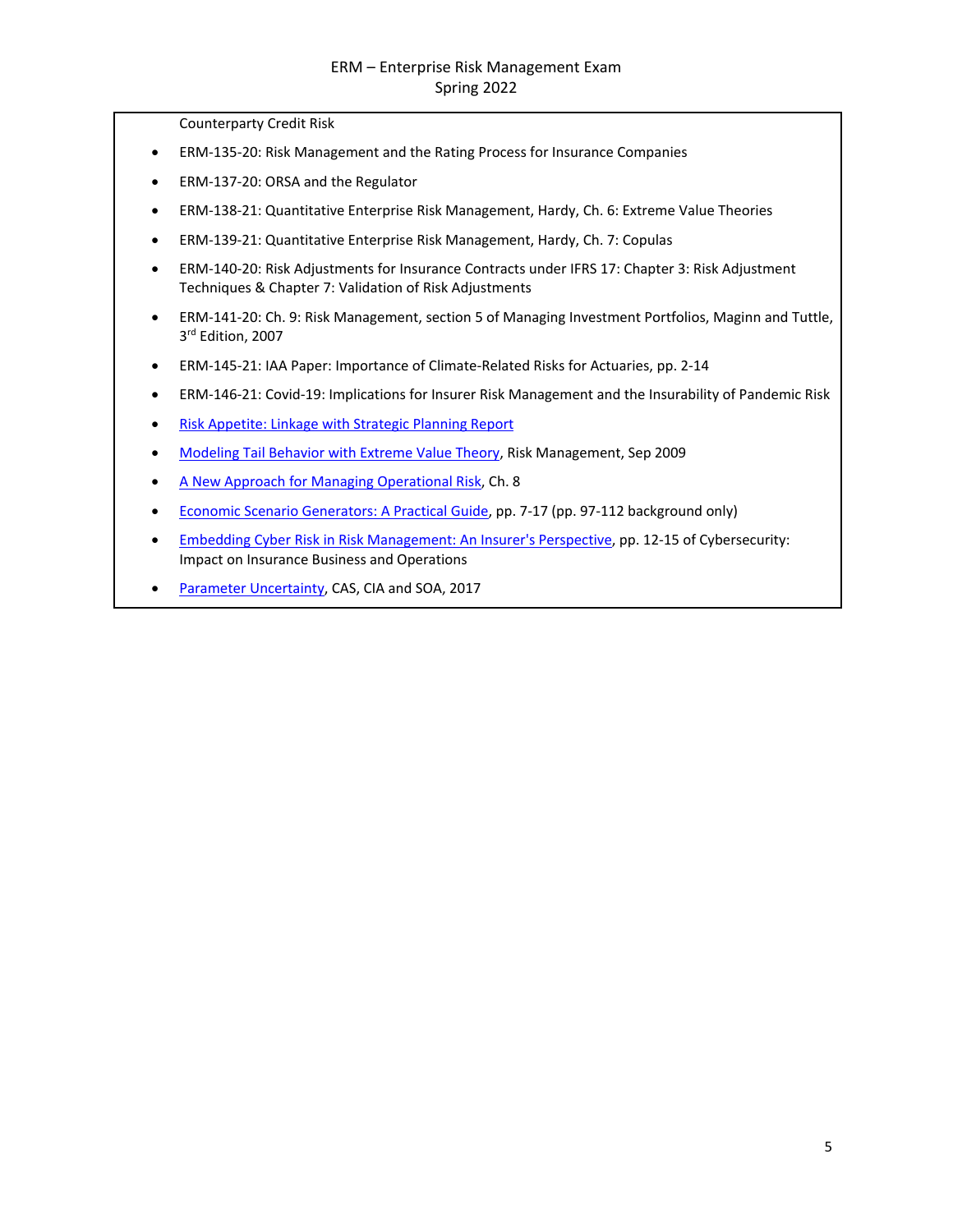# 4. **Topic: Risk Measures**

## **Learning Objectives**

The candidate will understand how the risks faced by an entity can be quantified and the use of metrics to measure risk.

#### **Learning Outcomes**

The Candidate will be able to:

- a) Determine risk exposures using common risk measures (e.g., VaR and TVaR) and compare the properties and limitations of such measures
- b) Analyze quantitative financial and non-financial data using appropriate statistical methods to assist in quantifying risk
- c) Analyze risks that are not easily quantifiable, such as liquidity, operational, and environmental risks.

- *Financial Enterprise Risk Management*, Sweeting, Paul, 2nd Edition, 2017
	- o Ch. 9: Some Useful Statistics (background only)
	- o Ch. 14: Quantifying Particular Risks
- *Value at Risk: The New Benchmark for Managing Financial Risk*, Jorion, Philippe, 3rd Edition,2007
	- o Ch. 7: Portfolio Risk: Analytical Methods
	- o Ch. 9: Forecasting Risk and Correlations
	- o Ch. 12: Monte Carlo Methods
	- o Ch. 13: Liquidity Risk (excluding section 13.4)
	- o Ch. 18: Credit Risk Management (excluding Appendices)
- ERM-106-12: Economic Capital Practical Considerations, Milliman
- ERM-112-12: Revisiting the Role of Insurance Company ALM within a Risk ManagementFramework
- ERM-133-19: Emerging Risks and Enterprise Risk Management, pp. 2-6
- ERM-135-20: Risk Management and the Rating Process for Insurance Companies
- ERM-136-20: Managing Liquidity Risk: Industry Practices and Recommendations for CROs (excluding Ch. 4)
- ERM-137-20: ORSA and the Regulator
- ERM-140-20: Risk Adjustments for Insurance Contracts under IFRS 17: Chapter 3: Risk Adjustment Techniques & Chapter 7: Validation of Risk Adjustments
- ERM-141-20: Ch. 9: Risk Management, section 5 of Managing Investment Portfolios, Maginn and Tuttle, 3<sup>rd</sup> Edition, 2007
- ERM-142-20: Data Quality is the Biggest Challenge
- ERM-146-21: Covid-19: Implications for Insurer Risk Management and the Insurability of Pandemic Risk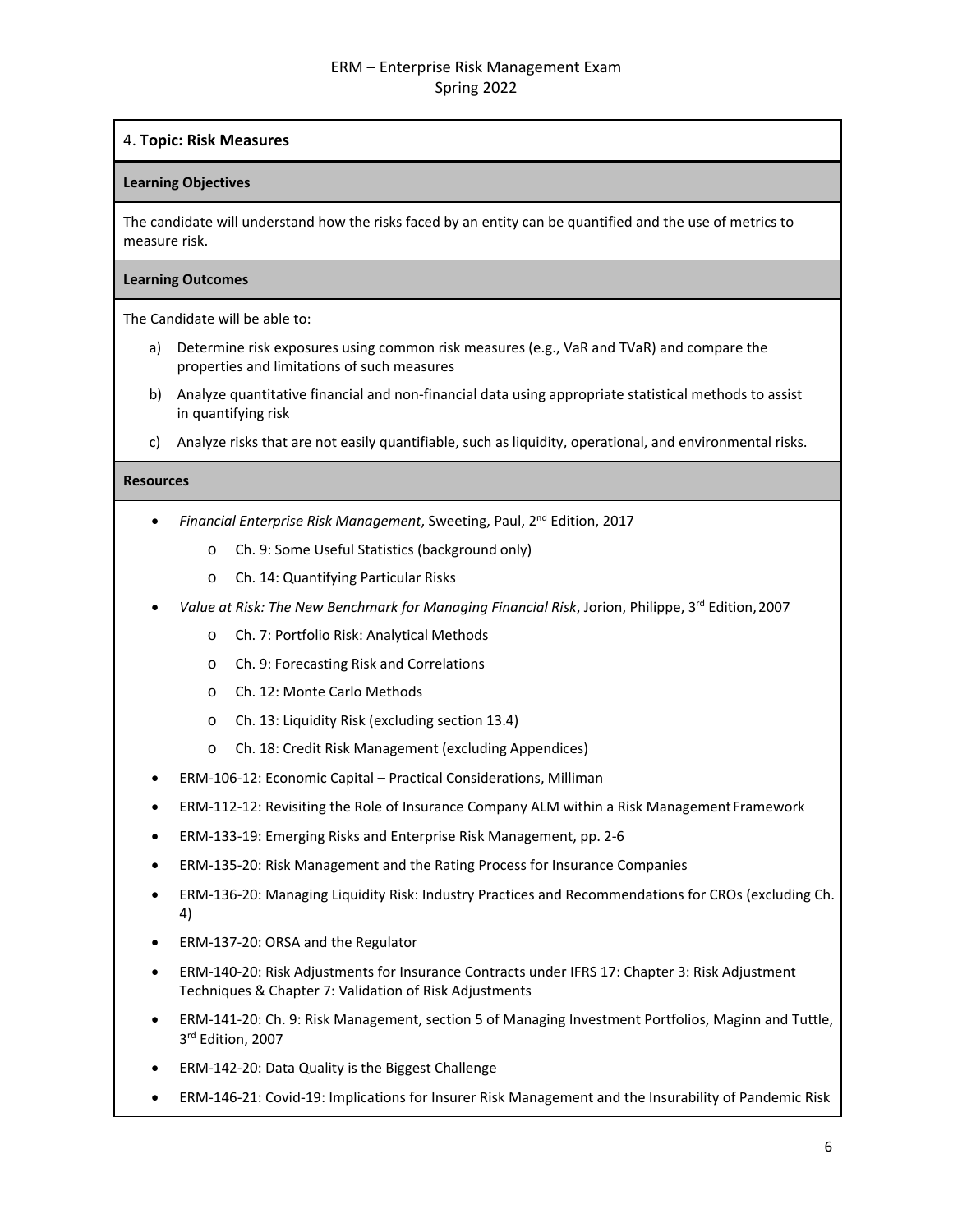- ERM-702-12: IAA Note on ERM for Capital and Solvency Purposes in the Insurance Industry, pp.9-38
- [A New Approach for Managing Operational Risk, C](https://www.soa.org/globalassets/assets/Files/Research/Projects/research-new-approach.pdf)h. 8
- [Embedding Cyber Risk in Risk Management: An Insurer's Perspective, p](https://www.soa.org/globalassets/assets/files/static-pages/sections/joint-risk-mgmt/cyber-security-impact.pdf)p. 12-15 of Cybersecurity: Impact on Insurance Business and Operations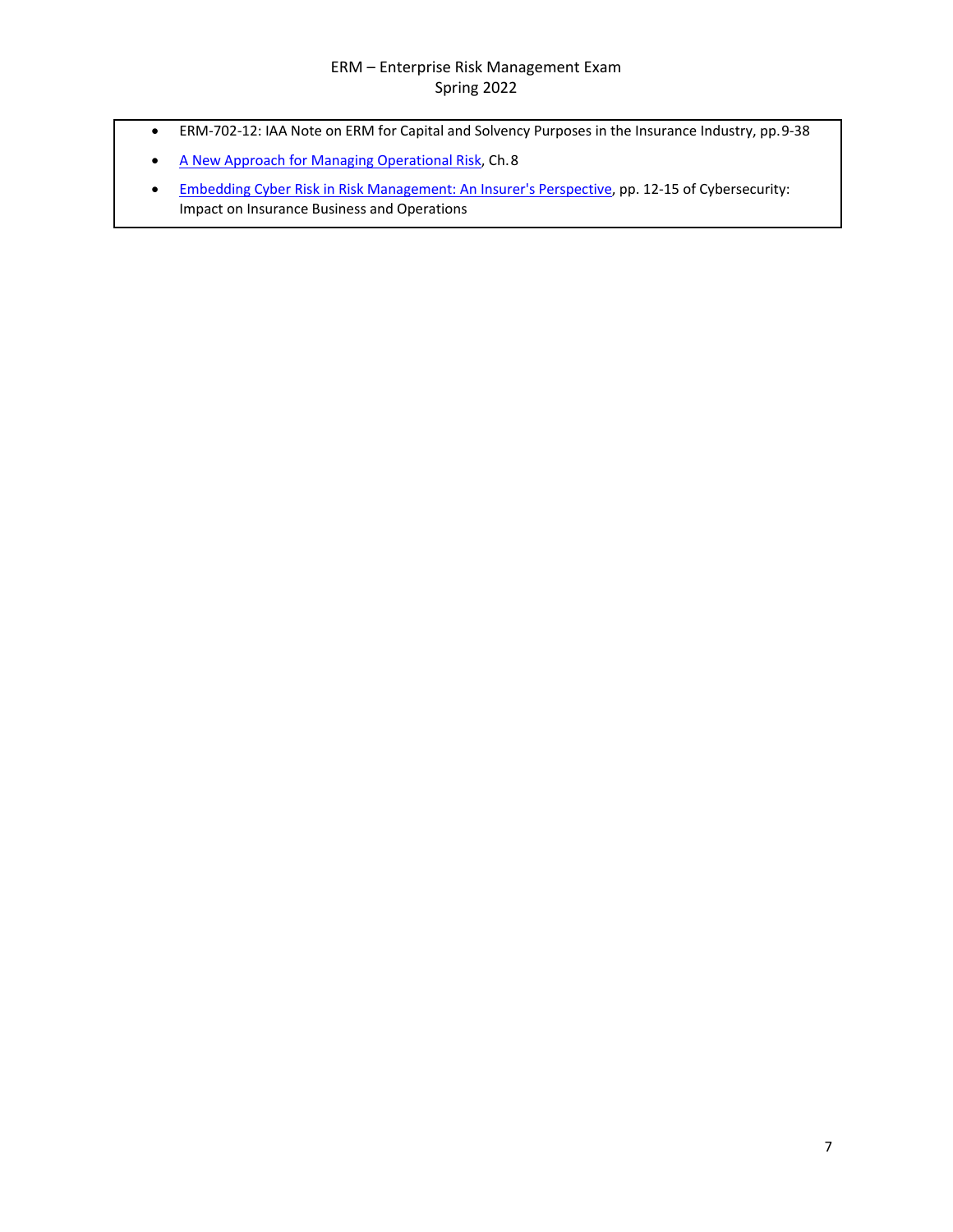## 5. **Topic: Risk Management Tools and Techniques**

#### **Learning Objectives**

The candidate will understand the approaches for managing risks and how an entity makes decisions about appropriate techniques.

#### **Learning Outcomes**

The Candidate will be able to:

- a) Demonstrate risk optimization and analyze the risk and return trade-offs that result from changes in the organization's risk profile
- b) Demonstrate application of the following responses to risk, including consideration of their costs and benefits: avoidance, acceptance, reduction without transfer, and transfer to a third party
- c) Demonstrate the use of controls for retained and residual risks
- d) Demonstrate how derivatives, synthetic securities, and financial contracting may be used to reduce risk within a static or dynamic hedging program
- e) Determine an appropriate choice of mitigation strategy for a given situation, which balances benefits with inherent costs (including exposure to moral hazard, credit, basis and other risks)
- f) Demonstrate the use of tools and techniques for identifying and managing credit and counterparty risk
- g) Analyze how ALM and other risk management principles can be used to establish investment policy and strategy, including asset allocation
- h) Demonstrate possible risk management strategies for non-financial risks
- i) Choose appropriate techniques to measure, model and manage various financial and non-financial risks faced by an organization

- *Financial Enterprise Risk Management*, Sweeting, Paul, 2nd Edition, 2017
	- o Ch. 16: Responses to Risk
- Value at Risk: The New Benchmark for Managing Financial Risk, Jorion, Philippe, 3<sup>rd</sup> Edition, 2007
	- o Ch. 7: Portfolio Risk: Analytical Methods
	- o Ch. 18: Credit Risk Management (excluding Appendices)
- ERM-107-12: Strategic Risk Management Practice, Andersen and Schroder, 2010, Ch. 7: Strategic Risk Analyses
- ERM-110-12: Derivatives: Practice and Principles, Recommendations 9-24 & Section III
- ERM-112-12: Revisiting the Role of Insurance Company ALM within a Risk ManagementFramework
- ERM-115-13: Creating an Understanding of Special Purpose Vehicles, PWC
- ERM-120-14: IAA Note on Stress Testing and Scenario Analysis (pp. 1-6, 14-17 & 19-25)
- ERM-122-16: Chapter 1 of *Captives and the Management of Risk*, 3rd Edition, KateWestover
- ERM-124-15: Counterparty Credit Risk: The New Challenge for Global Financial Markets, Ch.2: Defining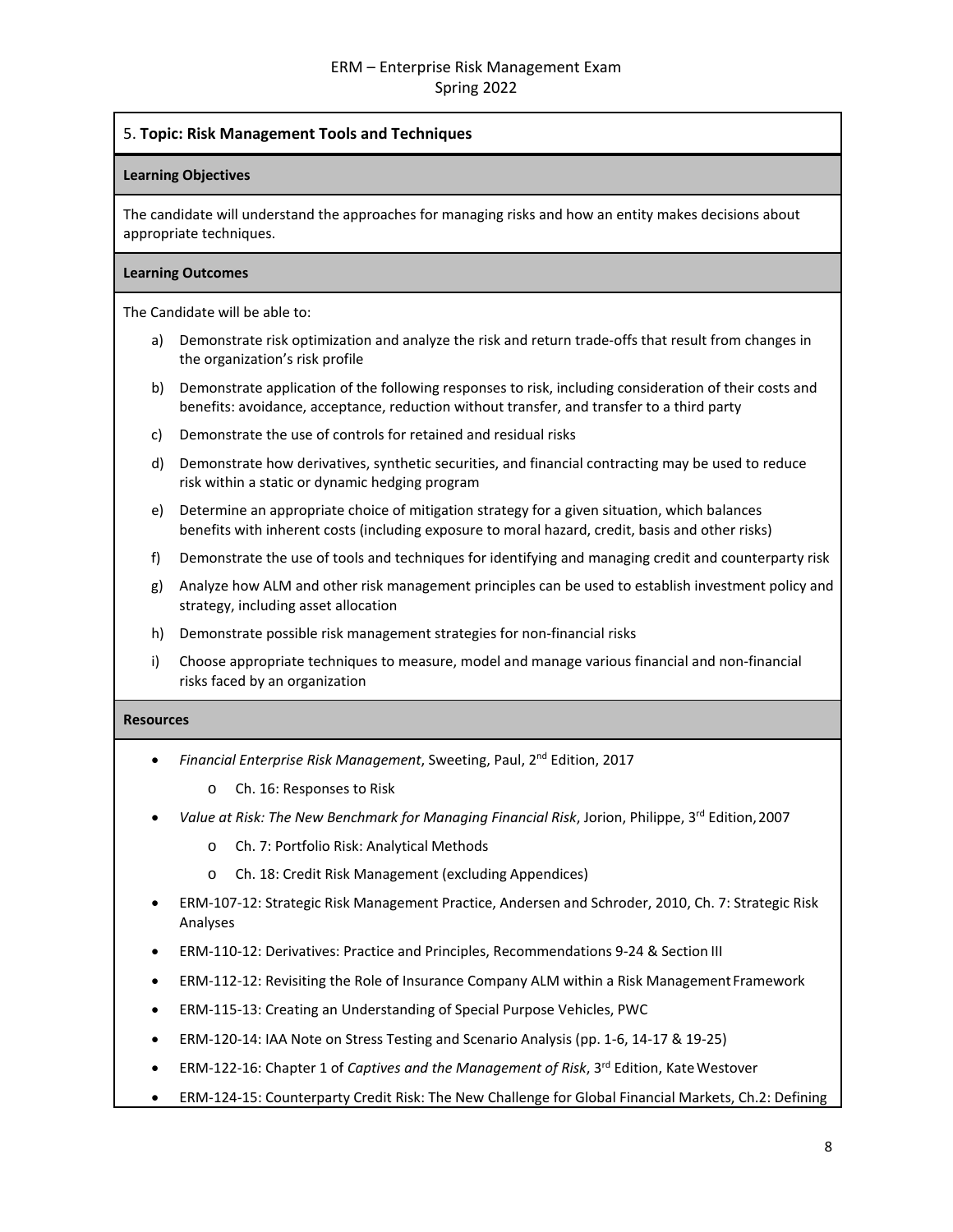Counterparty Credit Risk

- ERM-128-17: The Breadth and Scope of the Global Reinsurance Market and the Critical Role Such Market Plays in Supporting Insurance in the United States (III, IV & VI)
- ERM-130-18: AAA Model Governance Practice Note
- ERM-131-18: Leveraging COSO Across the Three Lines of Defenses
- ERM-135-20: Risk Management and the Rating Process for Insurance Companies
- ERM-136-20: Managing Liquidity Risk: Industry Practices and Recommendations for CROs (excluding Ch. 4)
- ERM-137-20: ORSA and the Regulator
- ERM-143-20: Internal Controls Toolkit, Doxey, Ch. 1, pp. 11-17 & 27-35
- ERM-144-20: Ch. 13: Asset Liability Management Techniques and Practices for Insurance Companies, IAA Risk Book
- ERM-145-21: IAA Paper: Importance of Climate-Related Risks for Actuaries, pp. 2-14
- ERM-146-21: Covid-19: Implications for Insurer Risk Management and the Insurability of Pandemic Risk
- ERM-147-21: Working with Inherent and Residual Risk
- ERM-702-12: IAA Note on ERM for Capital and Solvency Purposes in the Insurance Industry, pp. 9-38
- [Risk Appetite: Linkage with Strategic PlanningReport](https://www.soa.org/globalassets/assets/Files/Research/Projects/research-risk-app-link-report.pdf)
- [Embedding Cyber Risk in Risk Management: An Insurer's Perspective, p](https://www.soa.org/globalassets/assets/files/static-pages/sections/joint-risk-mgmt/cyber-security-impact.pdf)p. 12-15 of Cybersecurity: Impact on Insurance Business and Operations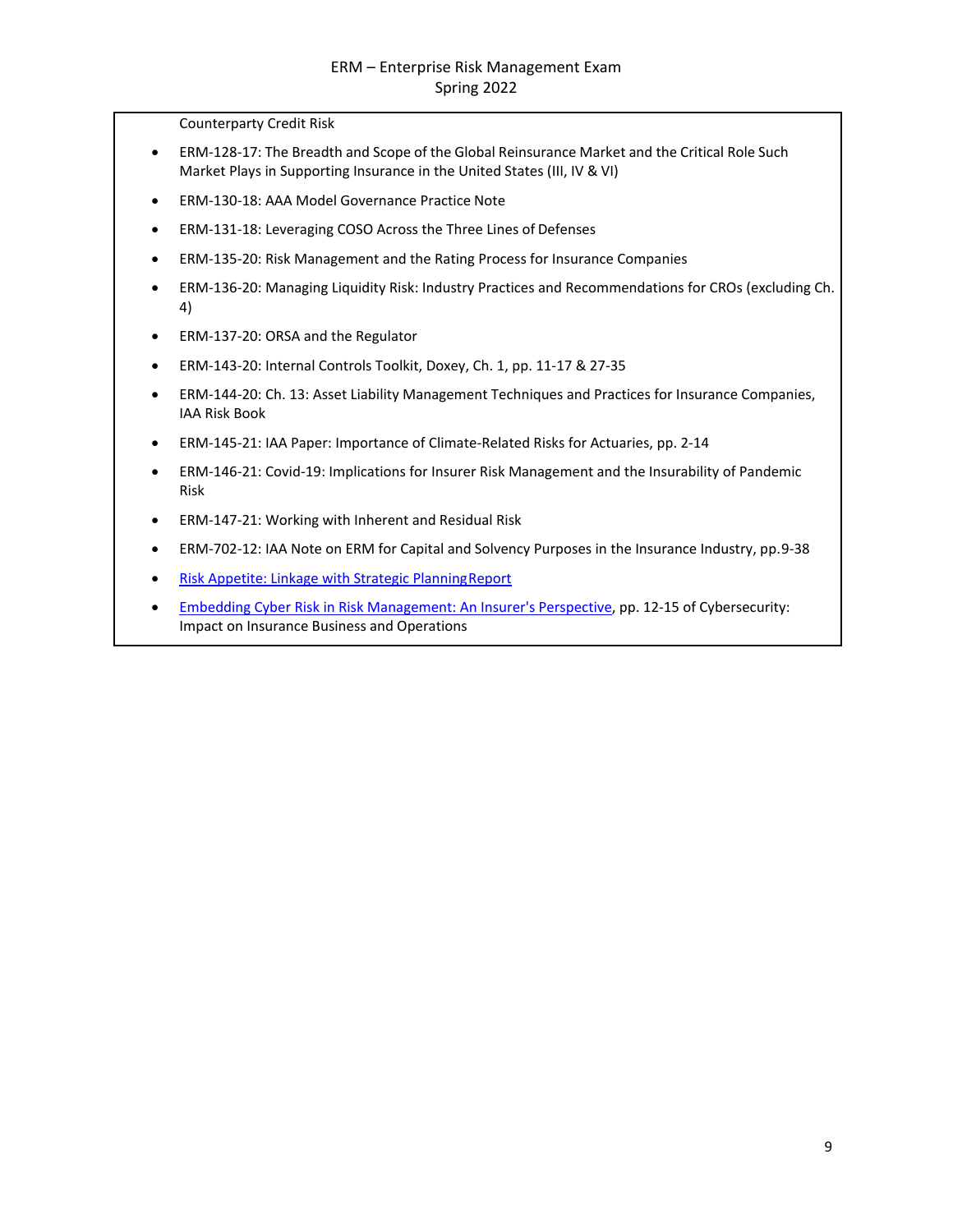## 6. **Topic: Capital Management**

#### **Learning Objectives**

The candidate will understand the concept of economic capital, risk measures in capital assessment and techniques to allocate the cost of risks within business units.

#### **Learning Outcomes**

The Candidate will be able to:

- a) Demonstrate a conceptual understanding of economic measures of value and capital requirements (e.g., EVA, embedded value, economic capital, regulatory measures, and accounting measures) and their uses in decision-making processes
- b) Apply risk measures and demonstrate how to use them in value and capital assessment
- c) Propose techniques of attributing the "cost" of risk/capital/hedge strategies to business units in order to gauge performance (e.g. returns on marginal capital)
- d) Demonstrate the ability to develop a capital model for a hypothetical organization

- ERM-101-12: Measurement and Modelling of Dependencies in Economic Capital, Ch. 3
- ERM-106-12: Economic Capital Practical Considerations, Milliman
- ERM-112-12: Revisiting the Role of Insurance Company ALM within a Risk Management Framework
- ERM-119-14: Aggregation of Risks and Allocation of Capital (sections 4-7, excluding section 6.3)
- ERM-134-21: Group Insurance, Skwire, 2021, Ch. 41: Risk Based Capital Formulas
- ERM-135-20: Risk Management and the Rating Process for Insurance Companies
- ERM-137-20: ORSA and the Regulator
- [Risk Appetite: Linkage with Strategic Planning](https://www.soa.org/globalassets/assets/Files/Research/Projects/research-risk-app-link-report.pdf) Report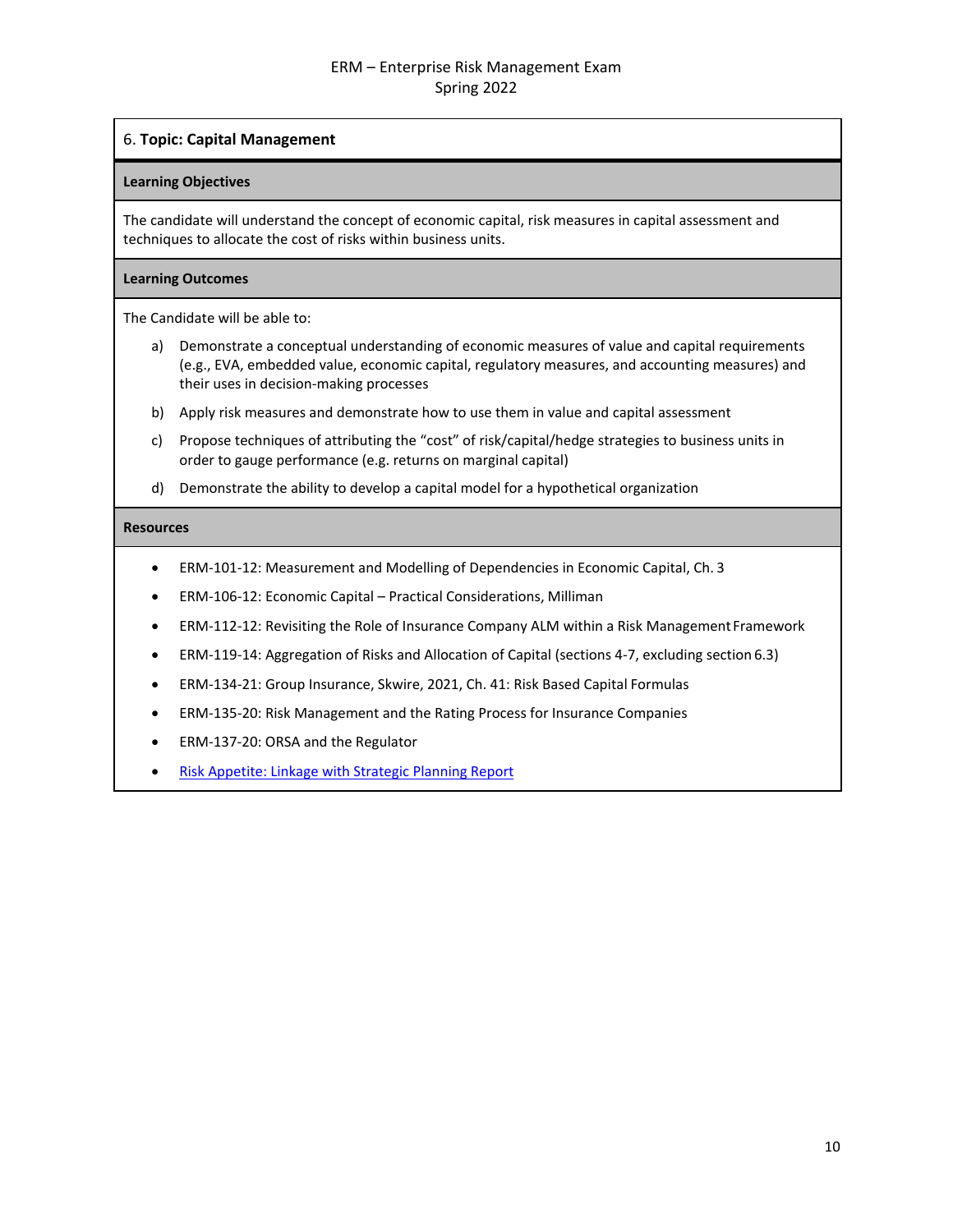# **READING EXTENSIONS**

The following are the resources for the six extensions. They apply risk management across the set of learning objectives for this examination. Candidates are responsible only for the readings in the extension for which they registered.

# **RETIREMENT BENEFITS**

- ERM-321-14: LDI Evolution: Implementing Dynamic Asset Allocation Strategies that Respond to Changes in Funded Status
- ERM-327-17: Pension Funding Strategy
- ERM-330-17: Liability Relative Investing I
- ERM-332-20: Longevity Risk Management
- ERM-334-22: Beyond the ARC: Innovative Funding Strategies from the Public Sector
- ERM-621-21: Liability Driven Investment Explained (Ch. 1 & 2 background only)
- [ASOP 51: Risk Assessment in Practice](https://www.actuary.org/sites/default/files/2020-07/ASOP_51_Practice_Note.pdf)
- [Pension Risk Transfer, 2](https://www.soa.org/globalassets/assets/Files/Research/Projects/2014-pension-risk-transfer-study.pdf)014, pp. 1-46 (pp. 7-10 background only)
- Corporate Pension Risk Management [and Corporate Finance:](https://www.soa.org/globalassets/assets/Files/Research/Projects/research-2015-corporate-pension-risk-management.pdf) Bridging the Gap between Theory and [Practice in](https://www.soa.org/globalassets/assets/Files/Research/Projects/research-2015-corporate-pension-risk-management.pdf)  Pension Risk [Management,](https://www.soa.org/globalassets/assets/Files/Research/Projects/research-2015-corporate-pension-risk-management.pdf) Aug 2015
- [Embedded Options in Pension Plans, 2](https://www.soa.org/globalassets/assets/Files/Research/Projects/research-emb-opt-val-cash-report.pdf)014, sections 6-10 (pp. 8-16 background only)
- [Quantifying Defined Contribution Risk,](https://www.soa.org/globalassets/assets/library/newsletters/risk-management-newsletter/2009/march/jrm-2009-iss15-lalani.pdf) Risk Management, Mar 2009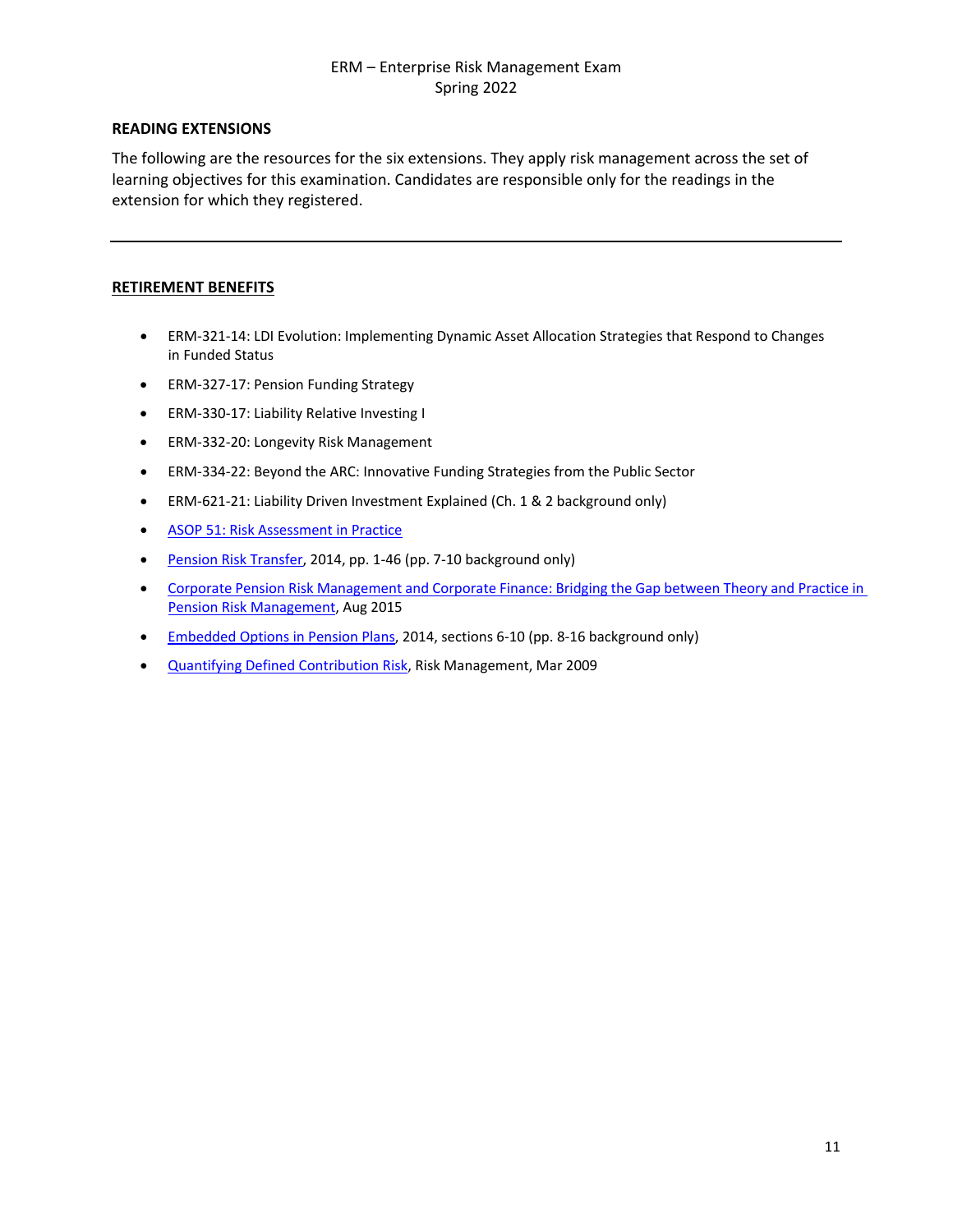## **INDIVIDUAL LIFE AND ANNUITIES**

- ERM-331-17: Quantifying the Mortality-Longevity Offset
- ERM-401-12: Mapping of Life Insurance Risks
- ERM-405-14: Secondary Guarantee Universal Life Practical Considerations (excluding sections 1, 2, and 7 Introduction, Overview and Principle-based Reserve Sections)
- ERM-408-14: The Captive Triangle: Where Life Insurers' Reserve and Capital Requirements Disappear, pp. 1-11
- ERM-409-14: A Brief Primer on Financial Reinsurance
- ERM-410-14: Coinsurance and its Variants
- ERM-412-17: Surrenders in the Life Insurance Industry, sections 1-4
- ERM-413-17: Hedging for Liabilities in Life Insurance Companies
- ERM-414-17: A Tale of Two Formulas
- ERM-415-17: Strategic Risk Management in Insurance: Navigating the Rough Waters Ahead
- ERM-418-19: Low Interest Rates and the Implications on Life Insurers
- ERM-420-20: Variable Annuity Volatility Management: An Era of Risk Control, pp. 1-27
- ERM-421-20: The Specter of Antiselection
- ERM-422-20: Mortality Improvement: Understanding the Past and Framing the Future
- [Life Insurance for the Digital Age: An End-to-End View, P](https://www.soa.org/globalassets/assets/Library/Newsletters/Product-Development-News/2017/november/pro-2017-iss108-nayak-abrokwah.pdf)roduct Matters, Nov 2017
- Modeling of [Policyholder Behavior for Life](https://www.soa.org/globalassets/assets/Files/Research/Projects/research-2014-modeling-policy.pdf) Insurance and Annuity Products, 2014, pp. 7-15 & 68-80
- [Hybrid Annuities: A Growth Story, P](https://www.soa.org/globalassets/assets/Library/Newsletters/Product-Development-News/2014/october/pro-2014-iss90.pdf)roduct Matters, Oct 2014
- **[Earnings Emergence: Insurance Accounting Under Multiple Financial Reporting Bases,](https://www.soa.org/globalassets/assets/files/static-pages/research/topics/earnings-emergence.pdf) Jul 2018**
- [An Overview of Population Models of Epidemics,](https://www.soa.org/globalassets/assets/files/resources/research-report/2020/overview-population-models.pdf) Apr 2020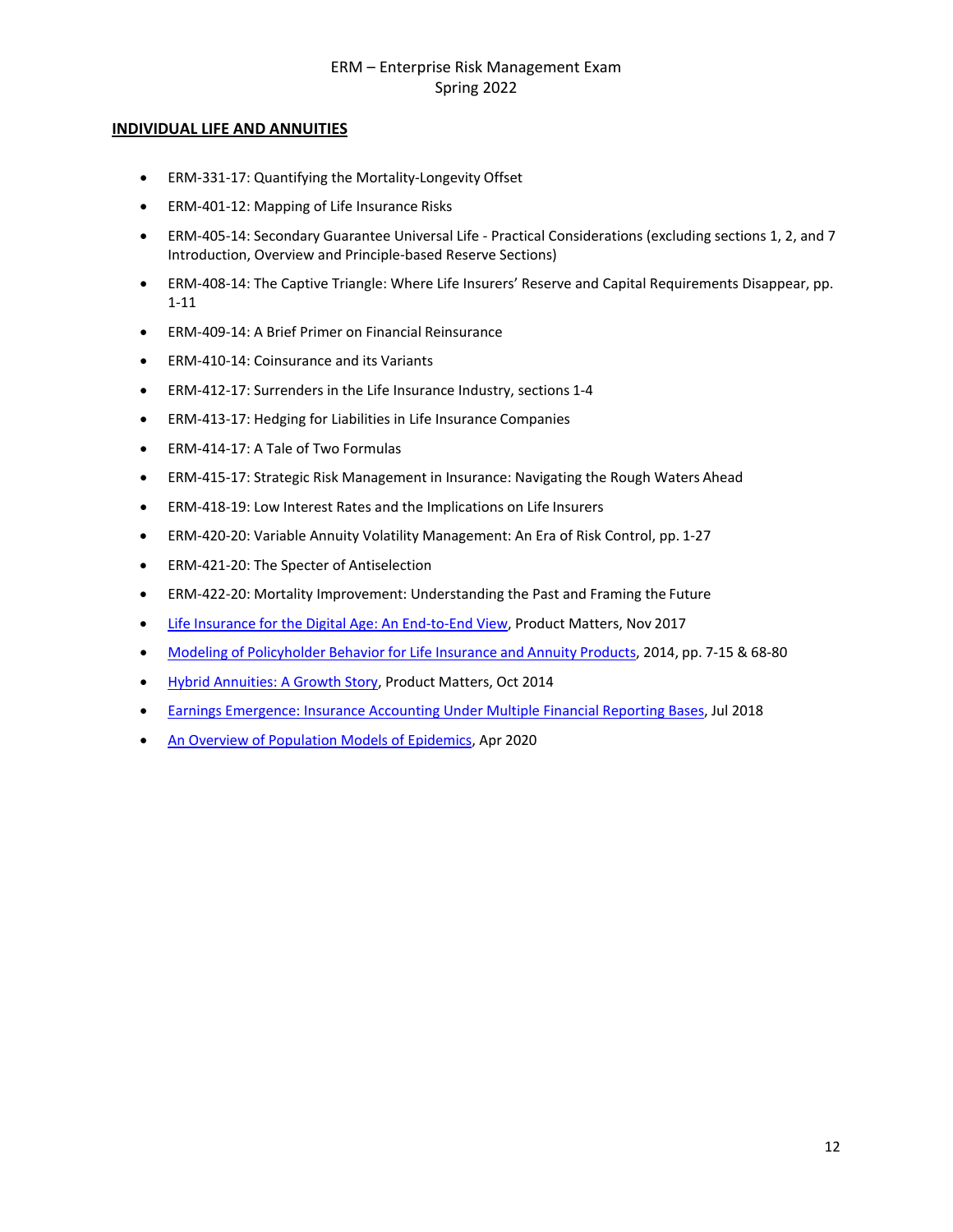## **GROUP AND HEALTH**

- Group Insurance, Skwire  $8^{th}$  Edition, Ch. 44: Enterprise Risk Management for Group Health Insurers (candidates may also use 7<sup>th</sup> Edition, Ch. 42)
- ERM-513-13: Extending the Insurance ERM Criteria to the Health Insurance Sector
- ERM-521-17: Risk Transfer Formula for Individual and Small Group Markets under the Affordable CareAct
- ERM-522-17: Risk Selection Threatens Quality of Care for Certain Patients: Lessons from Europe's Health Insurance Exchanges
- ERM-523-18: Why are Many Co-Ops Failing?
- ERM-524-18: Life, Health and Annuity Reinsurance, Ch. 18
- ERM-526-19: The Risk of Pricing New Insurance Products: The Case of Long-Term Care
- ERM-528-20: Assessing the Health-Care Risk: The Clinical-VaR, a Key Indicator for SoundManagement
- ERM-529-20: RBC Calculation Examples
- ERM-531-22: Top Health Industry Issues of 2021: Will a Shocked System Emerge Stronger
- ERM-532-21: Shared Savings Model Risk in the MSSP Program
- ERM-533-21: Building a Successful Value-Based Payer Contracting Strategy
- ERM-534-21: What is Value-Based Healthcare?
- ERM:535-22: How Have Health Spending and Utilization Changed During the Coronavirus Pandemic?
- [ASOP 46: Risk Evaluation in Enterprise RiskManagement](http://www.actuarialstandardsboard.org/pdf/asop046_165.pdf)
- [ASOP 47: Risk Treatment in Enterprise RiskManagement](http://www.actuarialstandardsboard.org/wp-content/uploads/2014/02/asop047_169.pdf)
- [ASOP 55: Capital Adequacy Assessment](http://www.actuarialstandardsboard.org/wp-content/uploads/2019/06/asop055_194.pdf) (excluding Appendices)
- [ASOP 56: Modeling](http://www.actuarialstandardsboard.org/wp-content/uploads/2020/01/asop056_195.pdf) (excluding Appendices)
- [Risk & Mitigation for Health Insurance](https://www.soa.org/globalassets/assets/Files/Research/Projects/research-2013-soa-health-research.pdf) Companies, 2012
- [Time to Update your Trend Process?,](https://www.soa.org/globalassets/assets/library/newsletters/health-watch-newsletter/2018/february/hsn-2017-iss85-barrett.pdf) Health Watch, Feb 2018
- Large Group Medical Insurance Reserves, [Liabilities, and Actuarial Assets, A](https://www.actuary.org/sites/default/files/files/Large_Group_Medical_Business_Practice_Note_Aug2013.pdf)AA Public Policy Practice Note, Aug 2013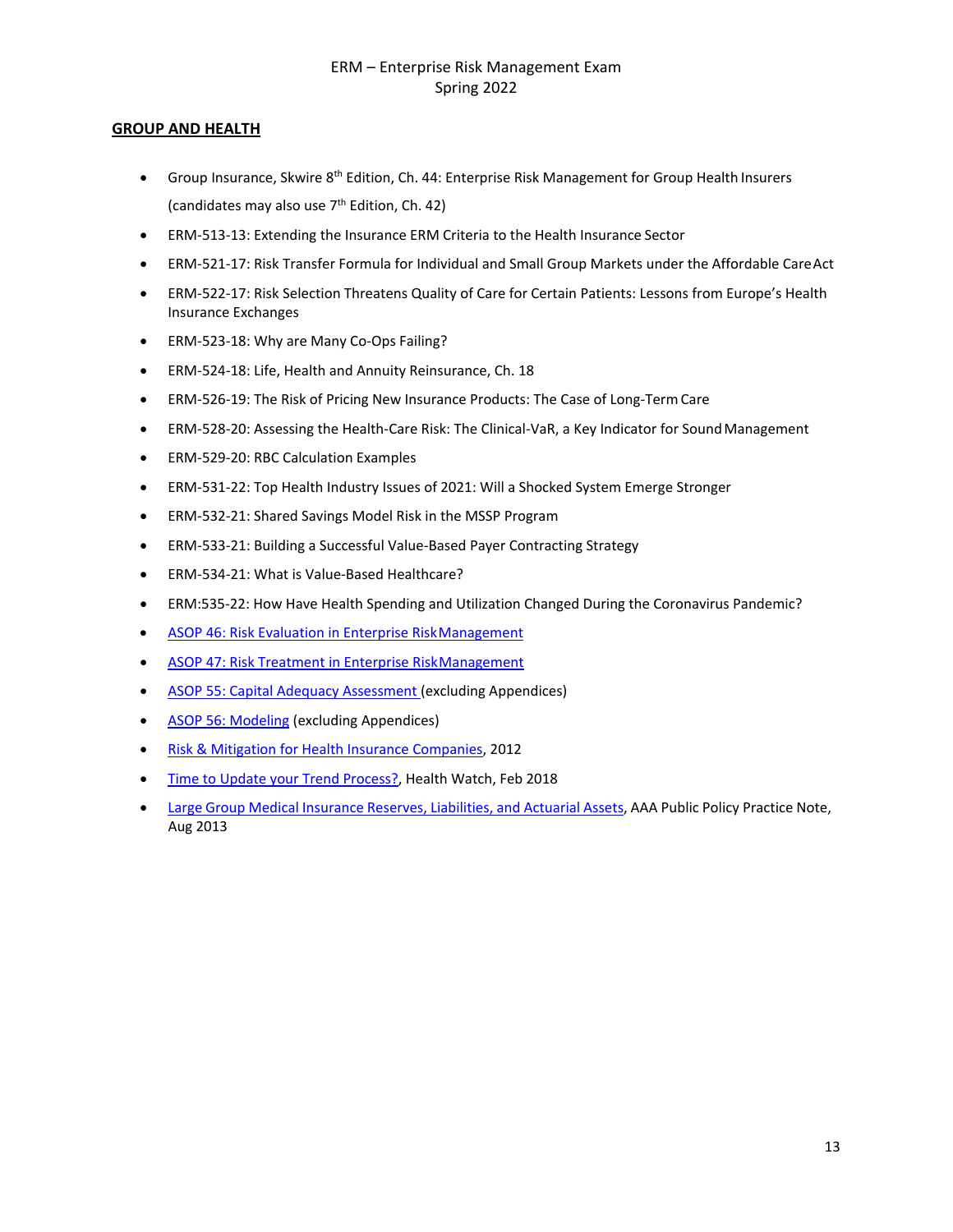# **INVESTMENT**

- *Value at Risk: The New Benchmark for Managing Financial Risk*, Jorion, Philippe, 3rd Edition, 2007
	- o Ch. 8: Multivariate Models
	- o Ch. 11: VAR Mapping
	- o Ch. 17: VAR and Risk Budgeting in Investment Management (excluding sections 17.3 and 17.4)
- *The Top Ten Operational Risks: A Survival Guide for Investment Management Firms and Hedge Funds*, Miller and Lawton, 2010
- ERM-613-17: Managing Investment Portfolios, Maginn and Tuttle, 3<sup>rd</sup> Edition Ch. 6, sections 4 & 5 only
- ERM-615-19: The Devil is in the Tails: Actuarial Mathematics and the Subprime Mortgage Crisis
- ERM-617-19: Chapters 17 (pp. 365-377), 19 (pp. 397-425) and 29 (pp. 670-686) of *Options, Futures and other Derivatives,* Hull, John, 10th Edition, 2018
- ERM-618-20: Chapter 9, section 6 of *Managing Investment Portfolios*, Maginn, John L. and Tuttle, Donald L., 3rd Edition, 2007
- ERM-619-20: Correlation: Pitfalls and Alternatives
- ERM-620-21: The Evolution of LDI and Role of a Completion Manager
- ERM-621-21: Liability Driven Investment Explained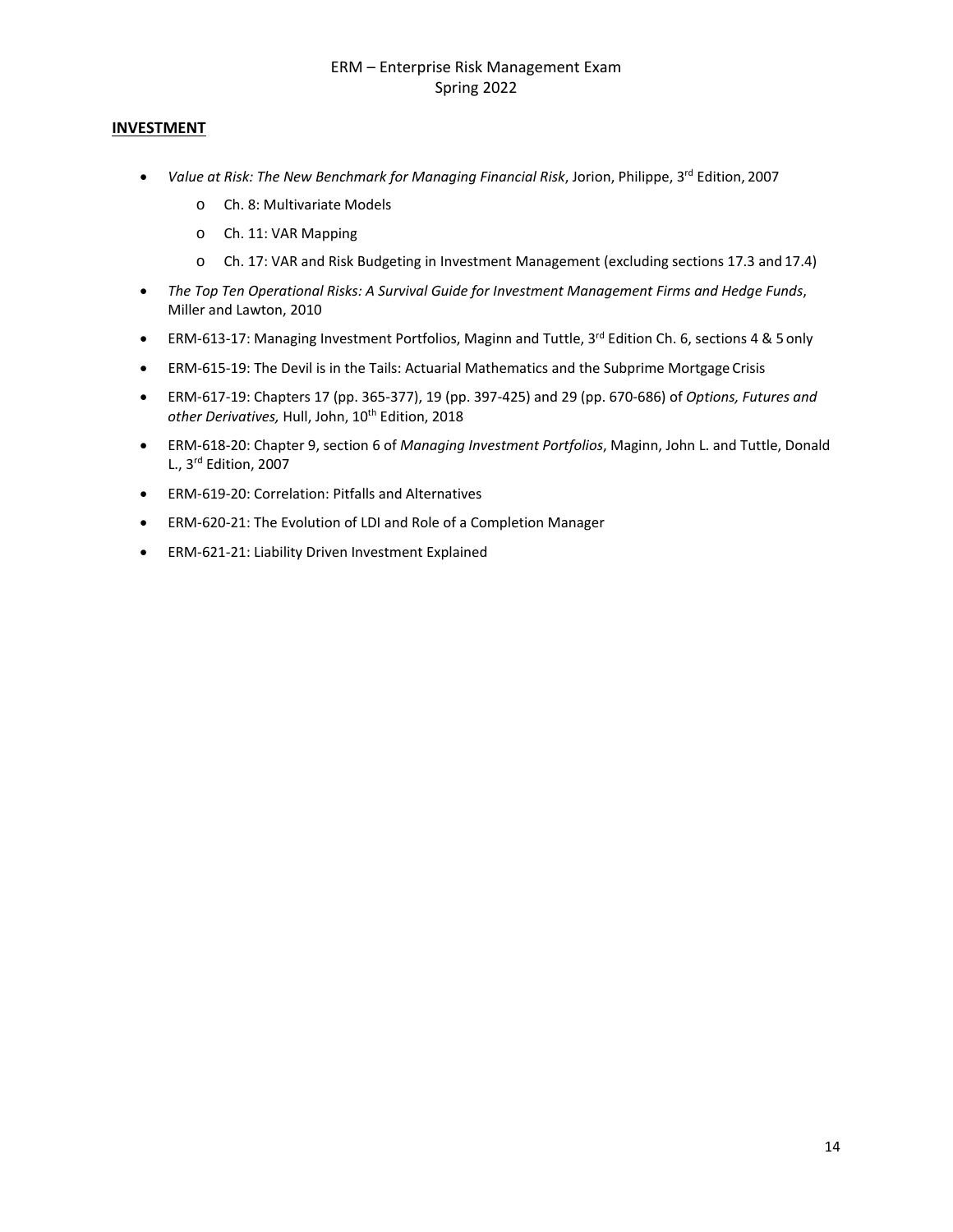# **GENERAL INSURANCE**

- ERM-708-13: Natural Catastrophe Loss Modeling
- ERM-712-16: Catastrophe Modelling: Guidance for Non-Catastrophe Modelers
- ERM-714-18: U.S. Property-Casualty: Underwriting Cycle Modeling and Risk Benchmarks, section 2, pp. 92-103
- ERM-719-22: Top 10 Trends in Property and Casualty Insurance: 2021
- ERM-721-22: Understanding BCAR for U.S. Property/Casualty Insurers (excluding Appendices)
- ERM-724-21: Failures and Near Misses in Insurance: Overview of the Causes and Early Identification, (sections 1, 2, 5 & 6 only)
- ERM-725-22: Developing the Risk Appetite Framework of a General Insurance Business, (sections 3, 4, 5 & Appendix B only)
- ERM-726-22: Practical Guide to Climate Change for General Insurance Practitioners
- [CIA Research Paper on Quantification of Variability in P&C](https://www.cia-ica.ca/docs/default-source/2012/212094e.pdf) Liabilities, Nov 2012 (excluding Appendices)
- [Risk-Adjusted Performance Measurement for P&C Insurers, C](https://www.casact.org/library/studynotes/goldfarb8.2.pdf)AS, Oct 2010 (excluding Appendix B)
- [The Actuary & Enterprise Risk Management: Integrating Reserve Variability,](https://www.casact.org/pubs/forum/16sforum/Shapland-Courchene.pdf) CAS, E-Forum, Summer 2016
- [Cyber Risk is Opportunity,](https://www.soa.org/globalassets/assets/library/newsletters/risk-management-newsletter/2016/december/rm-2016-iss-37-solomon.pdf) Risk Management Newsletter, Dec 2016
- [Society of Actuaries Research Brief Impact of COVID-19,](https://www.soa.org/globalassets/assets/files/resources/research-report/2020/impact-of-covid.pdf) Jun 2020, pp. 57-61